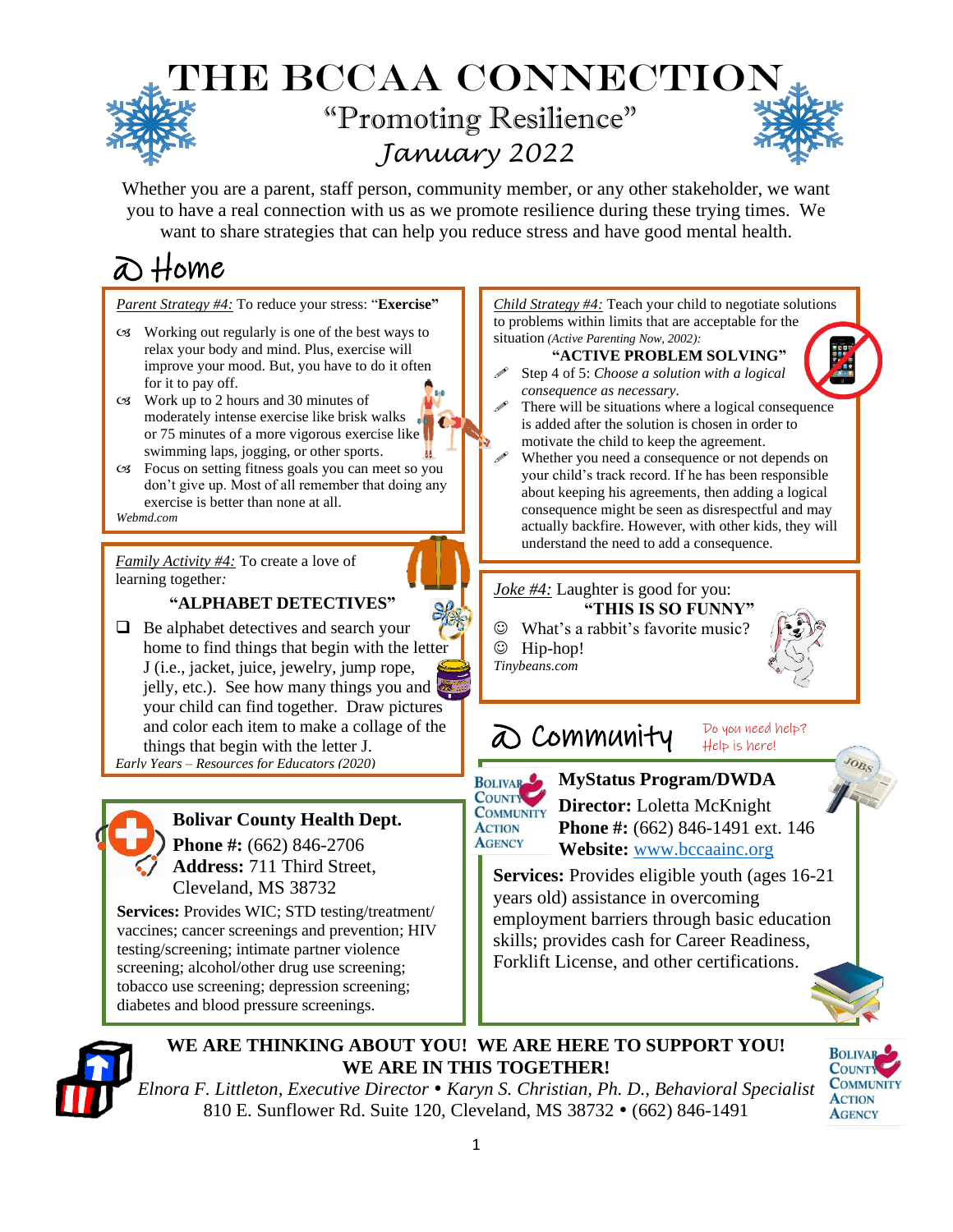

## Just say "NO" to alcohol, drugs, unsafe sex, & domestic violence!

### Upcoming Events

- $\circ$  1/1-1/31 Text BRIGHT to 274448 to receive free parenting tips, information, games, and resources to improve family outcomes
- **1/1-1/31 National Human Trafficking** Awareness Day; National Law Enforcement Appreciation Day
- <sup>43</sup> 1/1 New Year's Day
- $\circ$  1/17 Martin Luther King Day (No School/Work)
- **1/18 Centers Reopen**



Executive Director's Corner

Happy New Year to each of you! I am excited about the possibilities in 2022; and I hope that each of you are doing what it takes to stay safe. Take some time for yourself this month to get refreshed and refocused. Know that

we are here to support you; and we are able to assist with rent, light, gas, and water bills. If you or anyone you know needs assistance, please reach out to us.





#### **WE ARE THINKING ABOUT YOU! WE ARE HERE TO SUPPORT YOU! WE ARE IN THIS TOGETHER!**



*Elnora F. Littleton, Executive Director Karyn S. Christian, Ph. D., Behavioral Specialist* 810 E. Sunflower Rd. Suite 120, Cleveland, MS 38732 • (662) 846-1491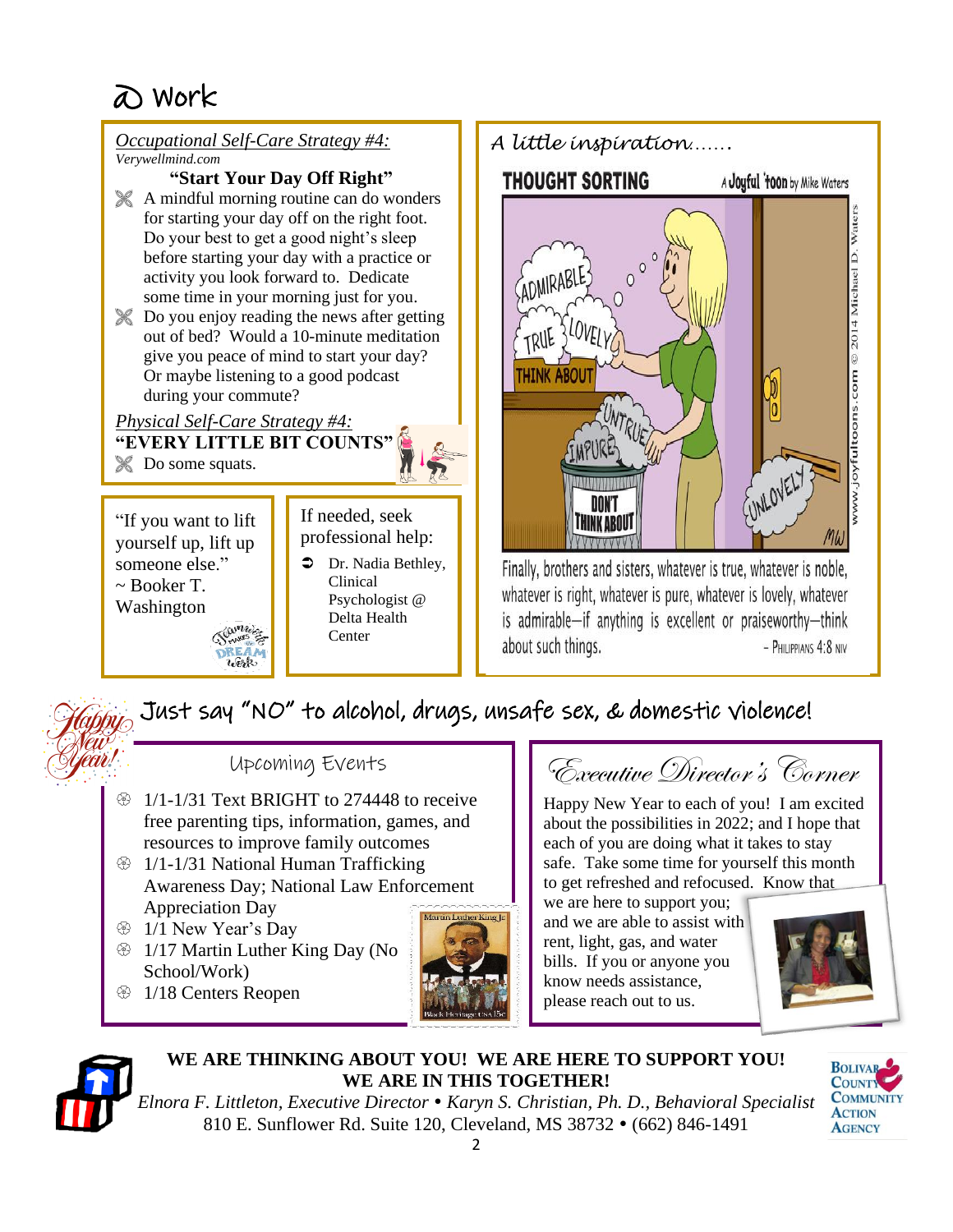

Ya sea que sea un padre, un miembro del personal, un miembro de la comunidad o cualquier otra parte interesada, queremos que tenga una conexión real con nosotros mientras promovemos la resiliencia durante estos tiempos difíciles. Queremos compartir estrategias que pueden ayudarlo a reducir el estrés y tener una buena salud mental.

ю

# @ Hogar

*Estrategia para padres # 4:* Para reducir su estrés: **"Ejercicio"**

- Hacer ejercicio regularmente es una de las mejores maneras de relajar el cuerpo y la mente. Además, el ejercicio mejorará tu estado de ánimo. Pero, tienes que hacerlo a menudo para que valga la pena.
- Trabaje hasta 2 horas y 30 minutos de ejercicio moderadamente intenso como caminatas rápidas o 75 minutos de un ejercicio más vigoroso como nadar, trotar u otros deportes.
- Concéntrese en establecer objetivos de acondicionamiento físico que pueda cumplir para no darse por vencido. Sobre todo, recuerde que hacer cualquier ejercicio es mejor que ninguno.
- *Webmd.com*

*Actividad familiar #4:* Para crear un amor por aprender juntos*:*

**"DETECTIVES DEL ALFABETO"**

❑ Ser detectives del alfabeto y buscar en su casa para encontrar cosas que comiencen con la letra J (es decir, chaqueta, jugo, joyas, cuerda para saltar, gelatina, etc.). Vea cuántas cosas usted y su hijo pueden encontrar juntos. Haz dibujos y colorea cada elemento para hacer un collage de las cosas que comienzan con la letra J.

*Early Years – Resources for Educators (2020)*



#### **Bolivar County Health Department Teléfono #:** (662) 846-2706

**Dirección:** 711 Third Street, Cleveland, MS 38732

. Pruebas/tratamiento/vacunas de ETS; exámenes de . detección y prevención del cáncer; pruebas/detección **Servicios:** Proporciona WIC; del VIH; detección de violencia de pareja íntima; detección de consumo de alcohol/otras drogas; detección del consumo de tabaco; detección de depresión; Exámenes de diabetes y presión arterial.

*Estrategia infantil #4:* Enséñele a su hijo a negociar soluciones a los problemas dentro de límites que sean aceptables para la situación (*Active Parenting Now, 2002*):

#### **"SOLUCIÓN ACTIVA DE PROBLEMAS"**

- Paso 4 de 5: Elija una solución con una consecuencia lógica según sea necesario.
- Habrá situaciones en las que se añada una consecuencia lógica tras la elección de la solución para motivar al niño a cumplir el acuerdo.
- Si necesita una consecuencia o no, depende del historial de su hijo. Si ha sido responsable de mantener sus acuerdos, entonces agregar una consecuencia lógica puede verse como una falta de respeto y, de hecho, puede ser contraproducente. Sin embargo, con otros niños, entenderán la necesidad de agregar una consecuencia.

#### *Chiste # 4:* La risa es buena para ti: **"ESTO ES TAN DIVERTIDO"**

© ¿Cuál es la música favorita de un conejo?

 $\circledcirc$  ¡Hip-hop! *Tinybeans.com*

## @ Comunidad

¿Necesitas ayuda? ¡La ayuda está aquí!

**BOLIVAR** COUNTY **COMMUNITY ACTION AGENCY** 

 **MyStatus Program/DWDA Directora:** Loletta McKnight  **Teléfono #:** (662) 846-1491 ext. 146  **Sitio web:** [www.bccaainc.org](http://www.bccaainc.org/)

**Servicios:** Brinda asistencia a jóvenes elegibles (de 16 a 21 años de edad) para superar las barreras laborales a través de habilidades de educación básica; proporciona efectivo para preparación profesional, licencia de montacargas y otras certificaciones.

**WE ARE THINKING ABOUT YOU! WE ARE HERE TO SUPPORT YOU! WE ARE IN THIS TOGETHER!**



JOBS

*Elnora F. Littleton, Executive Director Karyn S. Christian, Ph. D., Behavioral Specialist* 810 E. Sunflower Rd. Suite 120, Cleveland, MS 38732 • (662) 846-1491